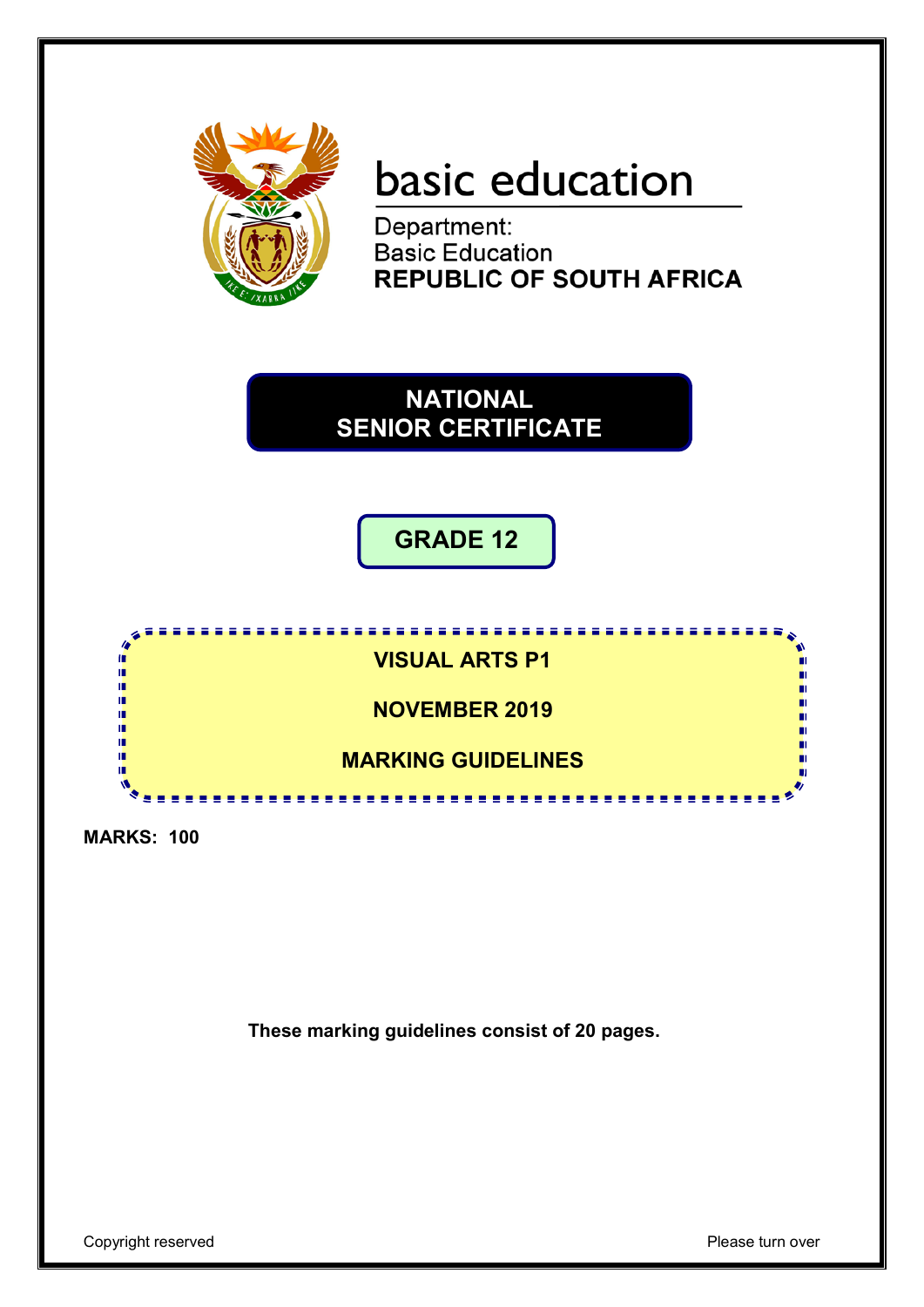#### **INSTRUCTIONS AND INFORMATION**

Read the following instructions carefully before commencing marking:

- 1. These marking guidelines consist of EIGHT answers. Candidates had to answer any FIVE questions for a total of 100 marks.
- 2. It is MOST IMPORTANT that allowance is made for the candidates in the following instances:
	- Candidates must be given credit for providing their own opinions and ideas in answers.
	- Credit must be given for lateral thinking.
	- Arguments and statements must be well-reasoned and qualified with reference to specific factors.
- 3. Questions and subsections must be numbered clearly and correctly. Bullets usually act as guidelines to help structure candidates' answers.
- 4. Information and artworks discussed in one answer must not be credited if repeated in other answers, but artworks may be cross-referenced.
- 5. Where applicable, candidates must name the artist and title of each artwork. Only ONE mark is allocated for the correct artist and title of work.
- 6. Where applicable, candidates may discuss both two and three-dimensional artworks in any answer.
- 7. *Remember that many candidates will be discussing these examples, never having seen them before. Markers therefore cannot expect factual, academic information. They should draw upon their own experiences, cultures and interpretations of the artworks, within the context of the question. Therefore, markers need to be open-minded and flexible in the marking process.*

#### **GENERAL INFORMATION FOR MARKERS**

- These marking guidelines are to serve as a guideline for markers and a teaching tool. Therefore, the marking guidelines for certain questions are in greater depth, so that the information may be used as learning material. Other parts of the marking guidelines may merely be a suggested guideline.
- **NOTE:** Markers are encouraged to reward candidates for what they know, rather than penalise them for what they don't know.
- Although the information for the questions is given in point form, candidates must use an essay/paragraph format discussing their information in a holistic manner.
- Candidates must answer all the questions in FULL SENTENCES or PARAGRAPHS, according to the requirements of each question. Answers in point form cannot receive full marks. Full marks cannot be given if the title or artist is incorrect.
- Markers must refer to the Visual Arts CAPS document, page 45, for a guideline to assess the levels of achievement.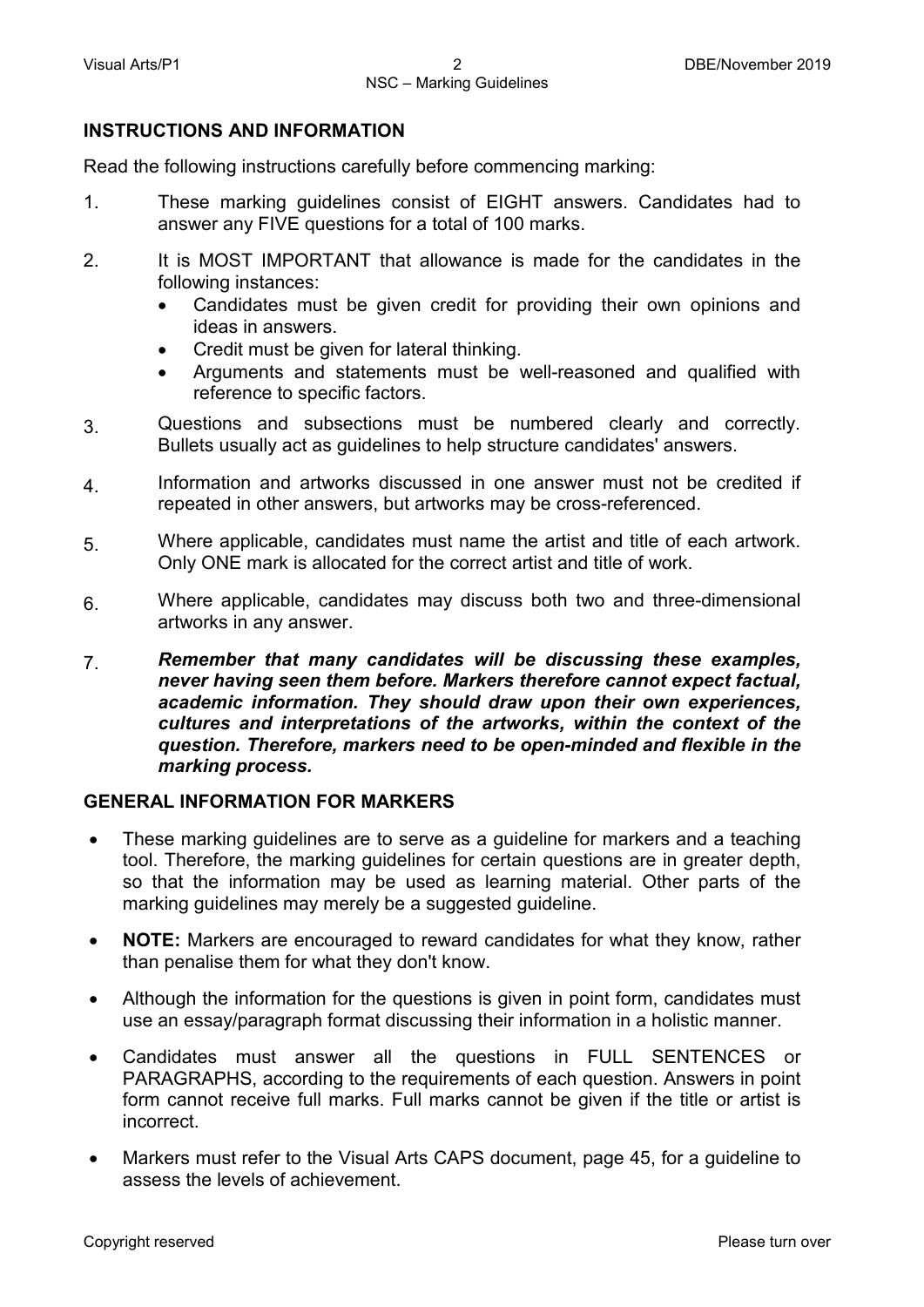# **Assessing candidates' ability to analyse and respond to examples of visual culture**

| <b>ACHIEVEMENT</b><br><b>RATING CODE</b>          | <b>TOPIC 3: VISUAL CULTURE STUDIES</b>                                                                                                                                                                                                                                                                                                                                                                                                                                |  |
|---------------------------------------------------|-----------------------------------------------------------------------------------------------------------------------------------------------------------------------------------------------------------------------------------------------------------------------------------------------------------------------------------------------------------------------------------------------------------------------------------------------------------------------|--|
| 7<br>Outstanding<br>80-100%                       | Demonstrates exceptional ability to respond to and analyse artworks in<br>$\bullet$<br>relation to their cultural, social, political and historical contexts.<br>Shows outstanding ability in the use of appropriate Visual Arts<br>$\bullet$<br>terminology.<br>Demonstrates extremely well-developed writing and research skills in the<br>$\bullet$<br>study of art.<br>Shows exceptional insight and understanding and uses divergent<br>$\bullet$<br>approaches. |  |
| 6<br><b>Meritorious</b><br>70-79%                 | Demonstrates a well-developed ability to respond to and analyse<br>$\bullet$<br>artworks in relation to their cultural, social, political and historical contexts.<br>Shows excellent ability in the use of appropriate Visual Arts terminology.<br>$\bullet$<br>Demonstrates highly developed writing and research skills in the study of<br>$\bullet$<br>art.<br>Shows excellent insight and understanding.<br>$\bullet$                                            |  |
| 5<br><b>Substantial</b><br>$60 - 69%$             | Demonstrates substantial ability to respond to and analyse artworks in<br>$\bullet$<br>relation to their cultural, social, political and historical contexts.<br>Shows substantial competence in the use of appropriate Visual Arts<br>$\bullet$<br>terminology.<br>Demonstrates well-developed writing and research skills in the study of<br>$\bullet$<br>art.<br>Shows a good level of insight and understanding.<br>$\bullet$                                     |  |
| 4<br><b>Moderate</b><br>$50 - 59%$                | Demonstrates moderate ability to respond to and analyse artworks in<br>$\bullet$<br>relation to their cultural, social, political and historical contexts.<br>Shows moderate competence in the use of appropriate Visual Arts<br>$\bullet$<br>terminology.<br>Demonstrates competent writing and research skills in the study of art.<br>$\bullet$<br>Shows a fair level of insight and understanding.<br>$\bullet$                                                   |  |
| $\overline{3}$<br><b>Adequate</b><br>$40 - 49%$   | Demonstrates adequate ability to respond to and analyse artworks in<br>$\bullet$<br>relation to their cultural, social, political and historical contexts.<br>Shows adequate competence in the use of appropriate Visual Arts<br>$\bullet$<br>terminology.<br>Demonstrates adequate writing and research skills in the study of art.<br>$\bullet$<br>Shows an adequate level of insight and understanding.<br>$\bullet$                                               |  |
| $\overline{2}$<br><b>Elementary</b><br>$30 - 39%$ | Demonstrates only basic ability to respond to and analyse artworks in<br>$\bullet$<br>relation to their cultural, social, political and historical contexts.<br>Shows little ability in the use of appropriate Visual Arts terminology.<br>$\bullet$<br>Demonstrates basic writing and research skills in the study of art.<br>$\bullet$<br>Shows an elementary level of insight and understanding.<br>$\bullet$                                                      |  |
| 1<br>Not achieved<br>$0 - 29%$                    | Demonstrates little or no ability to respond to and analyse artworks in<br>$\bullet$<br>relation to their cultural, social, political and historical contexts.<br>Shows extremely limited ability in the use of appropriate Visual Arts<br>$\bullet$<br>terminology.<br>Demonstrates limited writing and research skills in the study of art.<br>$\bullet$<br>Shows little or no understanding or insight.<br>$\bullet$                                               |  |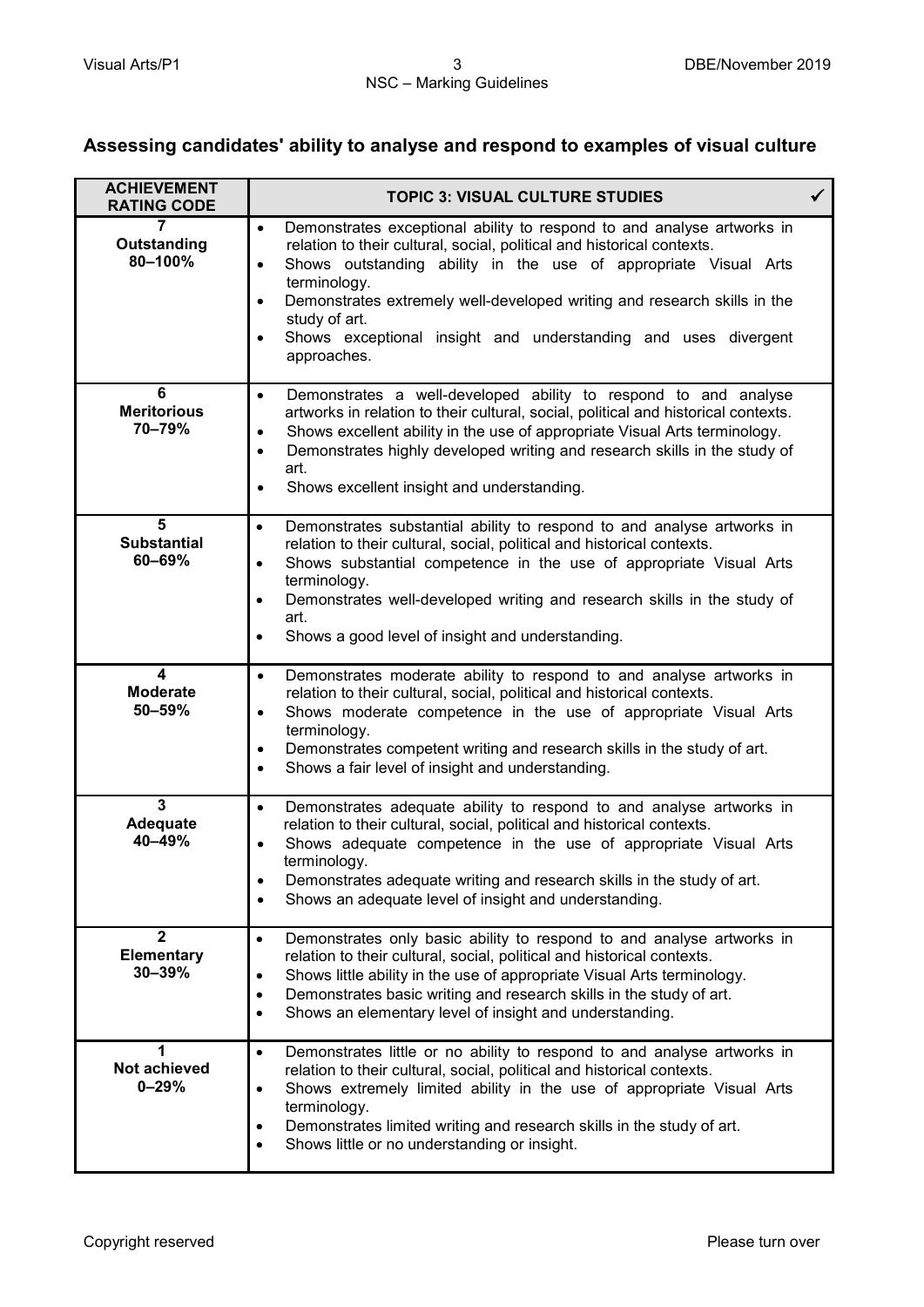#### **CANDIDATES MUST ANSWER ANY FIVE QUESTIONS.**

**The following mark allocation must be adhered to when only ONE artwork/artist has been discussed instead of TWO.**

**6 marks (max 3) 8 marks (max 5) 10 marks (max 6) 12 marks (max 7) 14 marks (max 8) 20 marks (max 12)**

**Due to the colour differences of the question papers from the different provinces, the provinces have to adapt the marking guidelines for interpretation.** 

Mark as a whole rather than specific bullets. There is **NO subdivision** mark allocation for specific artists/artworks/bullets. ONE mark must be given for the both the title and the name of the artist, no half marks are awarded. If the candidate does not name artwork/s and artist/s correctly they cannot get full marks, so only **MINUS ONE MARK i.e. 9/10**

# **QUESTION 1: THE VOICE OF EMERGING ARTISTS**

American artist, John Biggers and South-African artist, Helen Sebidi both show the toil and hardship in the everyday struggle to survive.

**Given information: Dispossessed:** Deprived, land, property or possessions removed/taken away.

1.1 Candidates must compare the possible meanings and messages in Helen Sebidi's (FIGURE 1b) and John Biggers' (FIGURE 1a) work.

#### • **Placement of the figures within their particular setting**

**FIGURE 1a:** John Biggers portrays a scene on the outskirt of a city with four figures on a railway track. The figures are placed in the centre of the artwork collecting coal.

The figures dominate the middle ground. The collecting of coal could indicate that they are poor. The cityscape (in the top left hand side of the picture plane) is juxtaposed against the wooden/corrugated houses in the middle ground.

 **FIGURE 1b:** Helen Sebidi portrays a multitude of men and women figures going about their daily chores. The figures dominate the picture plane giving the feeling of overcrowding/claustrophobic due to the overlapping of the figures. The houses fill the background of the painting. The houses are less noticeable in relation to the figures.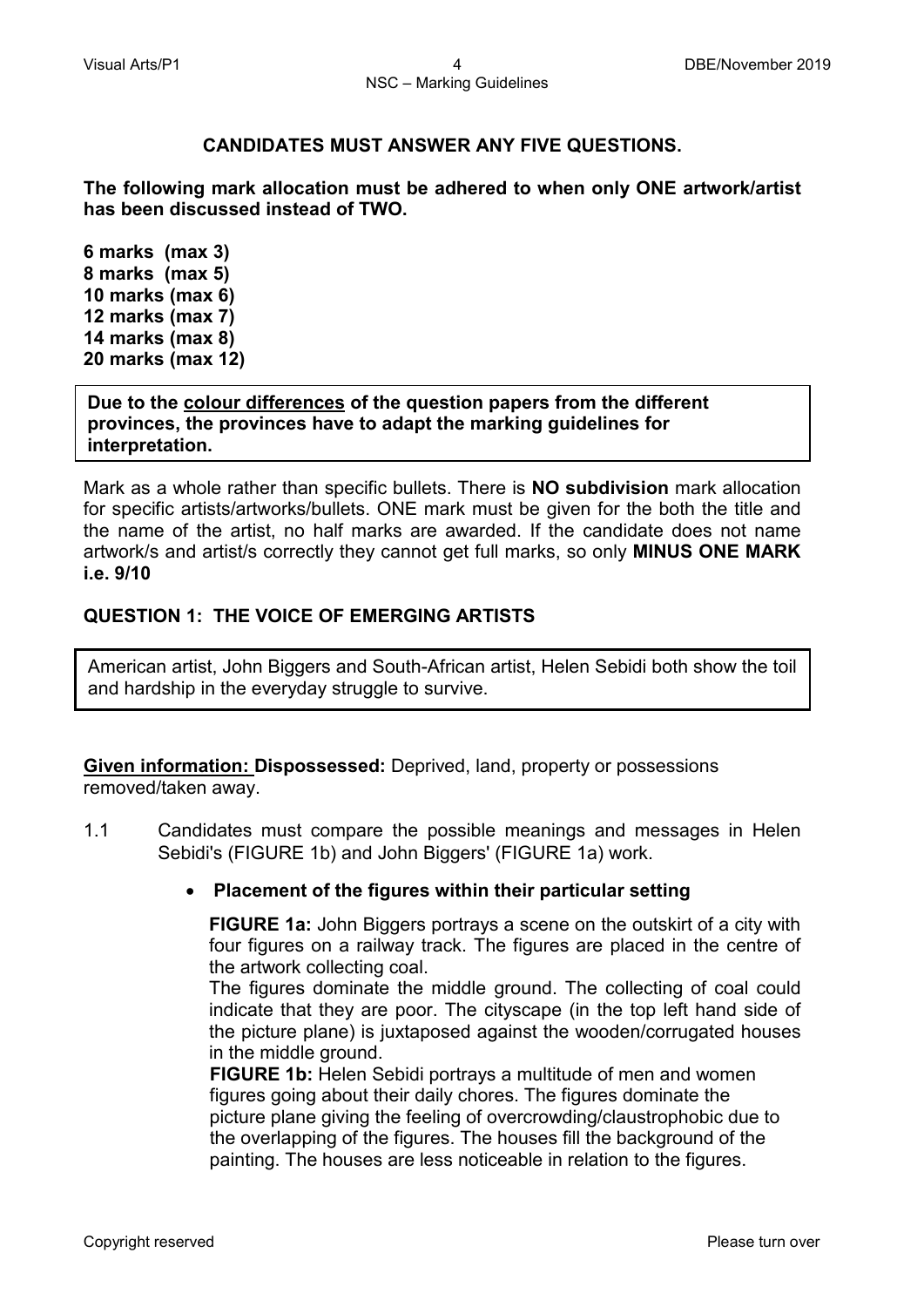# • **Colour, shape and line**

**FIGURE 1a:** The artist uses earthy neutral colours (sepia and ochres) for the mine on the left and rural housing in the foreground. He uses vibrant bright yellows as well as pale blues for the cityscape in the background. The use of blues creates depth and contrasts with the oranges. There is a hint of blue in the fabric of the women's dresses and railway line. The railway lines are comprised of diagonal lines which draws the eye beyond the picture plane which creates a sense of movement.

The flowing lines of clothing of the women may indicate that there may be a breeze.

**FIGURE 1b**: The artist uses bold and vibrant colours which could create a feeling of happiness. The figures clothing is made up of predominately warm hues namely: yellow, orange and red which is juxtaposed against cooler pale blues, purple and green. The artist uses complementary colours. The housing in the background consists of pale blues, greens (growth), and tones of colour which recede into space creating depth. The artist uses organic free flowing shapes in the clothing of the figures The clothing and pots are made up of flowing and curvaceous lines. Diagonal lines are seen in the forks and farming equipment. Circular shapes are visible in the pots, baskets and wheel of the donkey cart.

#### • **Composition**

**FIGURE 1a**: Biggers places four figures in the foreground and central part of the painting to form the focal point. The group of four figures collect coal from the railway track which runs across the artwork diagonally from left to right. Houses are represented behind the figures. There is a factory/industrial site represented on the right hand side. Cityscape (background)

**FIGURE 1b**: Sebidi's composition is very busy and almost chaotic. The figures overlap each other and the figure in the immediate foreground (dressed in purple/blue) becomes the focal point. Diagonal lines lead your eye to the focal point. Central figure is larger than the rest.

#### • **Perspective**

Both images use two-point perspective as can be seen in the houses of both paintings.

**FIGURE 1a:** There is an illusion of space (houses). Linear perspective is created by the railway line/diagonal pathway. The houses become smaller in the background creating depth.

**FIGURE 1b**: There is an illusion of space. Perspective is created by the buildings becoming smaller as they recede into space. Some of the figures are represented smaller to create depth and perspective. The colours become lighter as the objects recede into space hence atmospheric/aerial perspective has been used. The cityscape is pale blue in comparison to the middleground. The sizes of the figures are not drawn to scale. Atmospheric/aerial perspective. Perspective is created by the lines of the houses.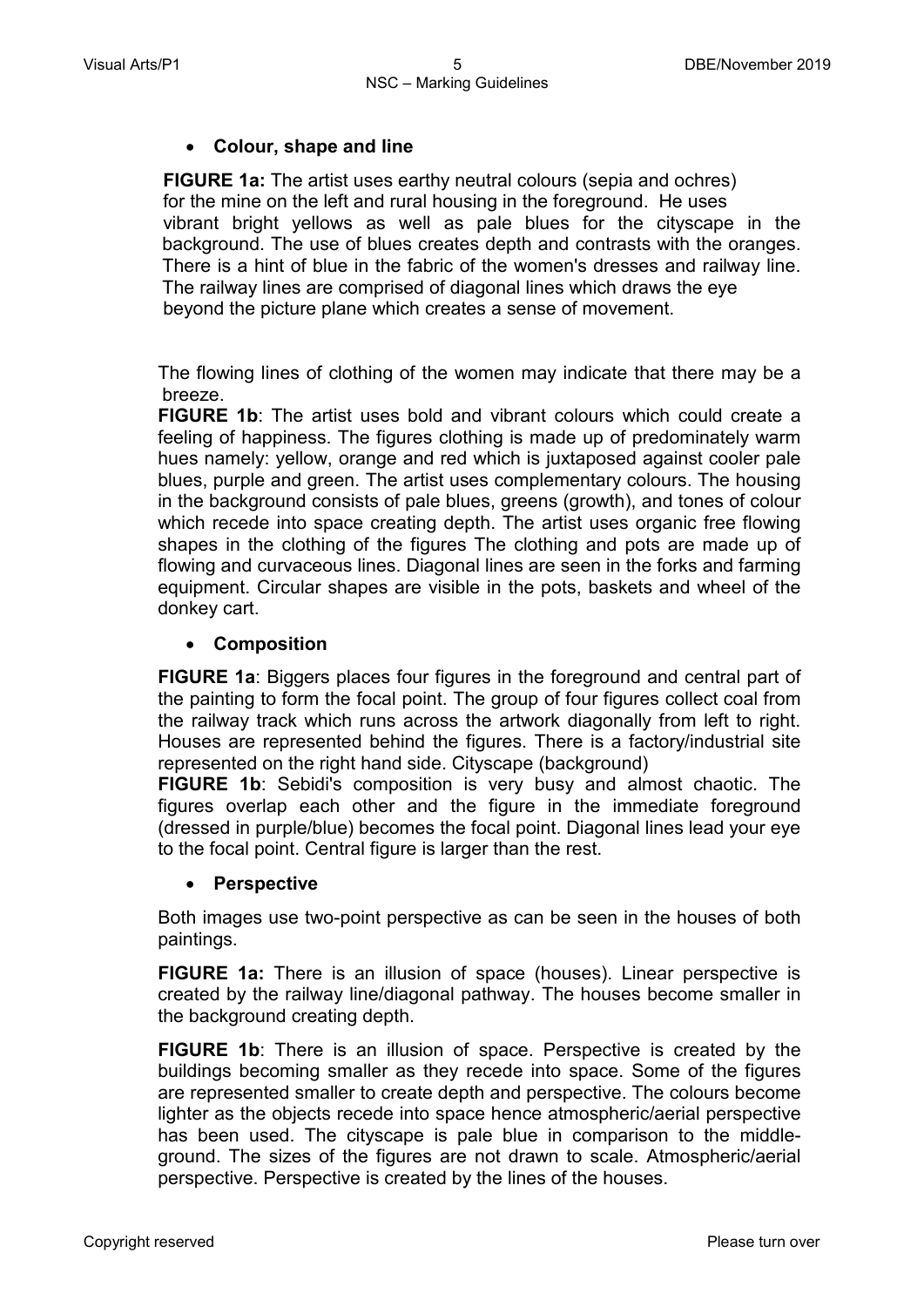**Similarities:** Both artworks have horizontal landscape format. Hard labour and exhaustion is seen in the body language if the people. There is a lack of clear facial features of the figures. Symmetrical balance seen in both artworks. Light blues are seen in the background of each work.

**Differences**: FIGURE 1a: shows a small group of figures, possible from one homestead. Individual labourers. The landscape is barren and dry.

FIGURE 1b: Vibrant colour glorifies hard work and adds a sense of pride to their dignity. A community working together. Lush green landscape. (10)

1.2 Candidates must discuss **TWO** artworks by any South-African artist/s who were influenced by their surroundings. They can include the following in their answer:

> Candidates can discuss TWO artworks by different artists/ or two artworks by the same artist from any time period.

- Subject matter
- Use of line, shape and colour
- Social/Cultural influences
- Style
- Possible messages/meanings (10)

**[20]**

# **QUESTION 2: SOUTH AFRICAN ARTISTS INFLUENCED BY AFRICAN AND/OR INDIGENOUS ART FORMS**

Helen Sebidi and Wangechi Mutu have both created artworks that are undisputedly African.

2.1 Do you agree or disagree with the above statement?

Candidates must state if they agree or disagree with the statement that the artworks are typically African and explain their statement by referring to the bullets in the question. The candidate's responses must be substantially validated with evidence from the images/own knowledge.

#### **FIGURE 2a:**

#### • **Specific African influences**

Clear African influences are seen in the use of a traditional African clad woman placed as a central point in the composition combined with a large, mystical bird on the right shoulder of the figure. The figure is wearing traditional African clothing, beads and headgear and so represents and celebrates her traditions. She is placed in an open, barren landscape that also refers to the African landscape. The feet look like hooves. Could also refer to Lobola.

#### **A MAXIMUM OF 2 marks must be awarded**.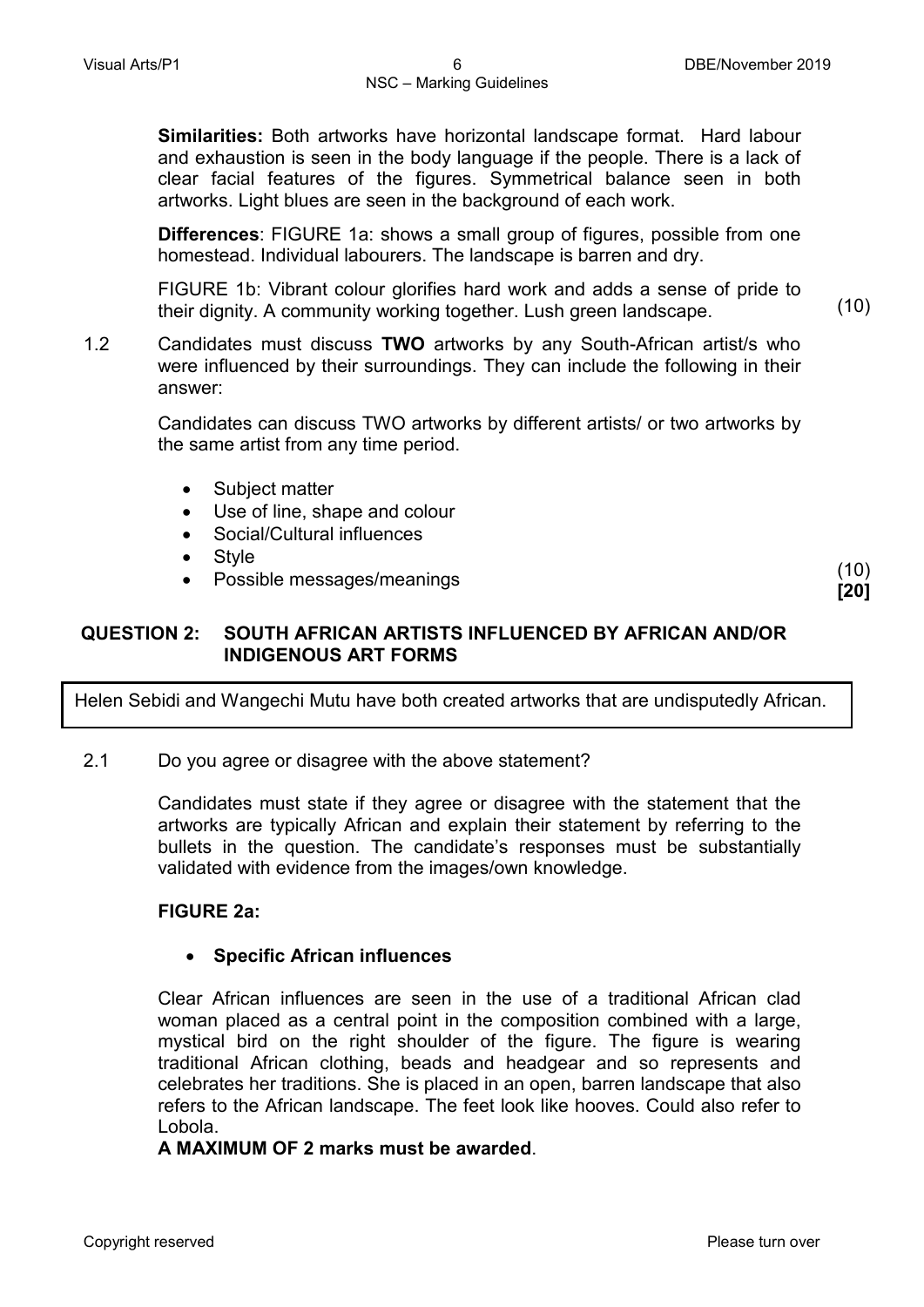# • **Ancient and/or futuristic views of Africa**

This artwork is a more ancient (traditional) artwork. It may represent mythology, spirituality, ancestry and traditional value systems. Sebidi believes that the first true gods are spirit animals-she invites us to think through the spiritual meaning of animals in everyday life. This is a more traditional and historical rendition of work.

#### • **Art elements**

Organic, simple bold lines are seen in the portrayal of the woman, bird and landscape. The shapes are curved and rounded which creates an organic feeling. Typical African, warm, natural brown and orange colours contrast with the cold, lighter blue sky in the background. The figure and bird are painted in darker tones than the rest of the background and sky. She works predominantly in pastel, acrylic and oil paint, she has developed a distinct style that uses vibrant juxtaposed colour, rough surfaces, distorted perspectives, abstracted human and animal figures, dream images – often in a pointillist, stippled style of pastel or paint application. More recently she has returned to sculpting in clay and sculptures cast in bronze.

# • **Materials and techniques**

This artwork is painted in oil paint with a highly tactile and textural feeling. Paint is applied in an impasto technique in small stipples or marks. This creates a pointillist and vibrant picture. She has developed a distinct style that uses vibrant juxtaposed colour, rough surfaces, distorted perspectives, and abstracted human and animal figures, dream images – often in a pointillist, stippled style of paint application.

# • **Style**

Her work is naturalistic /figurative and she often uses a pointillist, stippled style of pastel or paint application.

#### **FIGURE 2b:**

Wangechi Mutu is a contemporary Kenyan artist noted for her work conflating gender, race, art history, and personal identity. Creating complex collages, videos, sculptures, and performances, Mutu's work features recurring mysterious themes such as masked women and snake-like tendrils. Her pastiche-like practice combines a variety of source material and textures to explore consumerism and excess. Mutu engages in her own form of storytelling; her works document the contemporary myth-making of endangered cultural heritage. Her collages seem both ancient and futuristic; her figures aspire as a super-race, by-products of a troubled and imposed evolution. Reference to violence seen in the red splatters that refers to blood splatters. Image of Buffalo horns are visible in the hair (masculinity/gender violence/wealth on bank notes).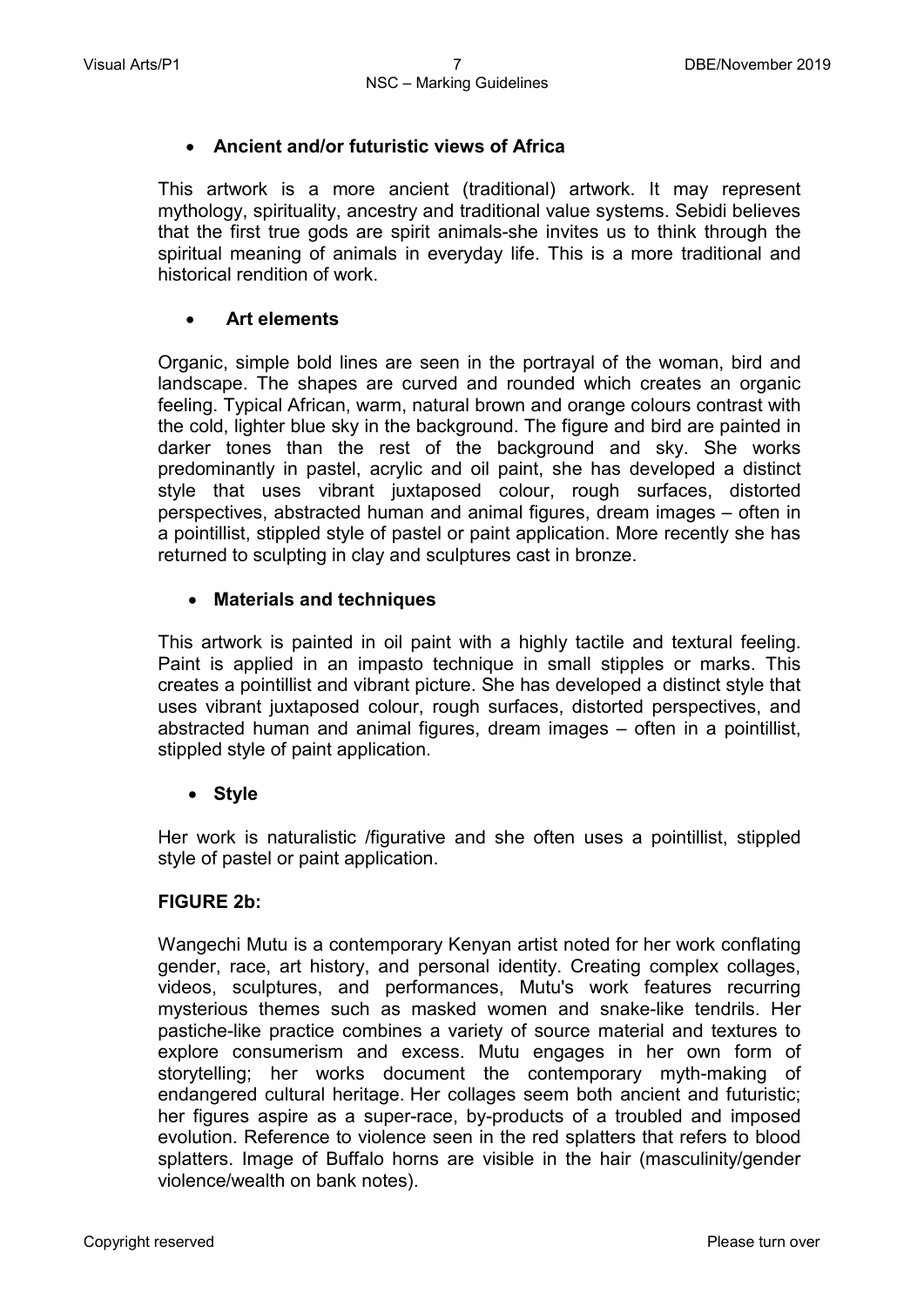# • **Specific African influences**

The female represents a more futuristic African woman with the influence of the Western elements e.g. high-heeled shoes, modern outfit and a futuristic gun. She is portrayed bare chested and wears African inspired jewellery. Her long hair piece could represent an African hairstyle. Her facial features resemble an African beauty. Warm earthy colours and the specific landscape are synonymous with Africa. The artists draw upon existing stereotypes to construct a 'new and improved' race reflective of traditional values, survival of historical oppression, and thriving participation in global trend. Her goddesslike figure becomes an embodiment of the disjointed facets of modern Africa, caught in the flux of Western preconception, internal turmoil, ancient tradition, and blossoming future.

# • **Ancient and/or futuristic view of Africa**

In FIGURE 2b she creates a futuristic African female and glamorous beauty with different fragments of cut-out papers (collage). She is placed in a sensuous, hunched position, as a central focus, in a simplified background and landscape that consists of leaves, grass and flowers. Mutu said that the figure seems empowered by her survivalist skills and is immune against horror and being victims. The spiritual world is represented by a butterfly fluttering in the upper left of the artwork. The almost science fiction-like nature of her imagery has placed her work within the realm of Afrofuturism. She is deeply concerned with Western commercialism and her work often reflects the incredible influence that America has had on contemporary African culture

#### • **Art elements**

Mostly warm, African colours like yellow, brown and orange are used in the figure and foreground while some blue can be seen in her hair ornamentation, futuristic weaponry and jewellery. The far background is an empty white space.

#### • **Materials and techniques**

The surface she works on has conflicting textures to draw a wide range of connotations: from glamour models, to dyed fabrics, diseased skin, and science fiction special effects. Piecing together magazine imagery with painted surfaces and found materials, Mutu's collages explore the split nature of cultural identity, referencing colonial history, fashion and contemporary African politics. Mutu uses collage as a means of both physically and conceptually bringing layered depth to her work. Using images cut from fashion magazines, National Geographic, and books about African art, the artist pieces together figures which are both elegant and perverse.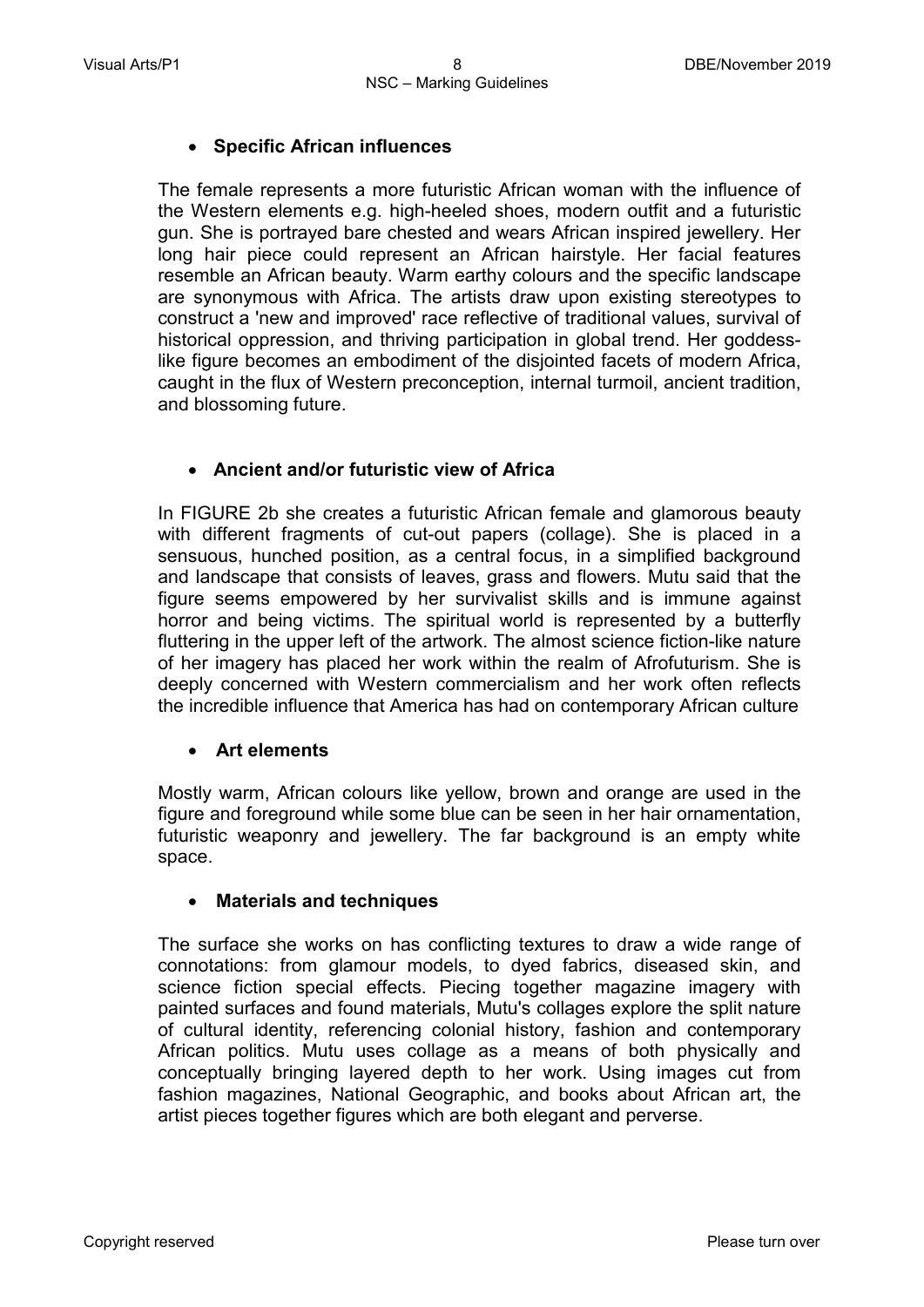#### • **Style**

Her work is surrealistic style in the combination of disparate images/elements. The image is a combination of naturalistic and fantasy elements.

Both images are centrally placed and kneeling. Both images are female and placed in a landscape with animals/birds.

Candidates must discuss **TWO** South African artworks by different artists whose work includes African images and symbols. If candidates discuss TWO artworks from same artist MAX 6/10. There is NO subdivision in marking specific artists/artworks/bullets. 1 mark for the title and artist.

(10)

(10) **[20]**

2.2 They may use the following guidelines in their essay:

- The influences of indigenous African art forms and/or symbols
- Subject matter
- Line, shape and colour
- Style
- Techniques/materials
	- Possible messages/meanings

# **QUESTION 3: SOCIO-POLITICAL ART, INCLUDING RESISTANCE ART OF THE 1970s AND 1980s**

In FIGURE 3a and 3b, South African artist Willie Bester gives a narrative view of the injustices on the people in informal settlements during the 1980's.

Candidates may refer to current protests that are taking place in South Africa. This is an openended question, mark as a whole.

3.1 By referring to the above statement candidates must write a paragraph in which they give their personal interpretation of either FIGURE 3a **OR** FIGURE 3b.

> **FIGURE 3a**: The composition consists of line drawings of a tyre**,** with two 5 litre tins of car oil. The tins are placed on either side of the central image of the tyre. During the political unrest in South Africa burning tyres were used as a method of killing informers and traitors. This was known as 'necklacing' as the tyre was placed around the torso or neck of the victim and set alight.

> An axe protrudes from the left-hand side of the Dunlop tyre and the word collaborator is illustrated on the handle. A poster is wedged into the middle of the tyre with the words '*Sell Out'*. Below the tyre a packet of Lion matches is placed to the left of the word 'Judas'. Matches are used to ignite fire. The '*New Nation'* newspaper reporting incidents of necklace murders can be seen in the background of the composition. There is an image of cuffed hands above the wording '*Informers Horror Death'*. A human head is sticking out from underneath the tyre. The harsh reality of these images emphasises the horror of these executions. The hand control for string puppets can be seen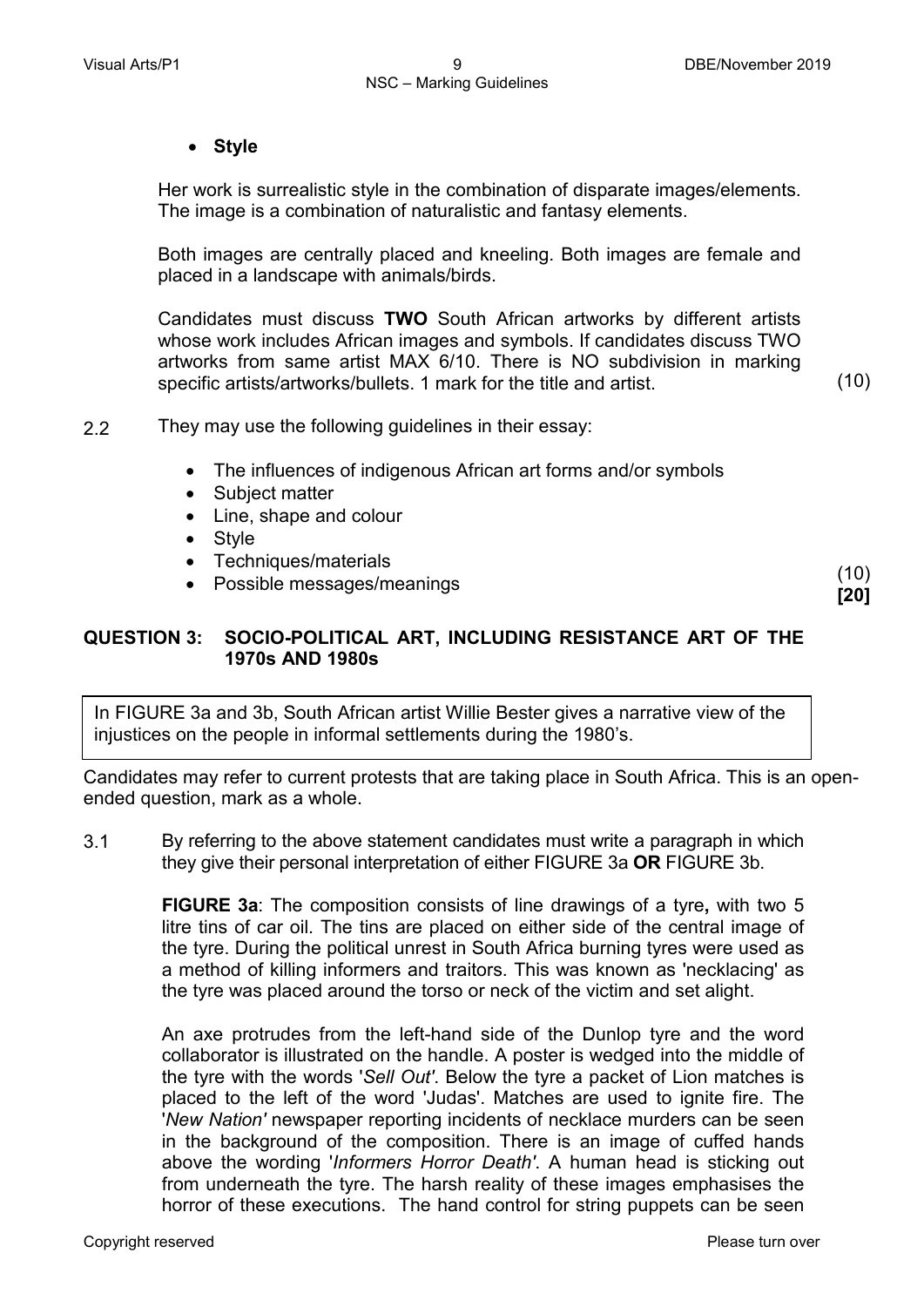NSC – Marking Guidelines on the right hand side of the composition. The strings manipulate a hand and the words 'poppe show' is covered by a splash of red colour. This could symbolise that people are puppets commanded by those who are pulling the strings. People are puppets when it comes to survival. They will do anything to survive. The coins represent the money paid to those in the informal settlements who would give the police names of activists.

The written words, *'Judas'* might refer to the disciple who betrayed Jesus, *'Informers'*, referring to people who were regarded as traitors and '*Horror' and 'death'* describing the manner of the executions. The powerful words and phrases are both literal and figurative. Three rubbings (frottage) of coins which could symbolise the bribe money paid for information.

This artwork was influenced by the murdering of political informers conveying information to the police. The words, 'sell out, informers, horror death', give us an idea of how the artist was torn between the dislike of informers, but also had a resistance against necklace murders. The headlines of the newspaper strengthen the message and convey the horrors to the world. The horror of these death sentences is made softer by using subdued blue and yellowochre paint/ink. The images and text are outlined with gestural black ink, accentuating the message/s. The collaged images of the photographs of the body and head create a shocking reality.

**FIGURE 3b:** A skull, painted in water paint, is placed over the collaged copy of the 'Law on co-operation and development'. The figure on the left has his hands lifted up and appears to be arrested. His white shirt could symbolise peace, giving his life for his people freedom. The skull could be a metaphor for death. In the foreground of the composition a woman is seen carrying a baby on her back and a large bucket in her hand. This could indicate that she is fetching water. The colours could symbolise the following e.g. soft blue colour (the sky/landscape-peace), yellow (bright, indicating the day), red/pink (blood, danger). On the right hand side of the composition soldiers are climbing out from a trench and running in the direction of the informal settlement in the background. An army vehicle is placed just above the central figure and to the left a crowd of people can be seen marching with extended arms. Bester has used two rulers/scales in his composition which are commonly found on maps and atlases. This could symbolise the marking of land to be occupied by the new development. The indication of scales, like on maps (bottom and top) indicates the measurement of land-the size of a specific land.

The soldiers and the army represent the government using force to remove people from settlements, or to force crowds to disperse. The image could also refer to illegal immigrants from other countries. The woman and the baby represent those who feel this disruption the most. The soldiers on the one side enforce the law and the men on the other side show their anger, while the woman and the child are caught in the middle. People are disrupted because of a law written on a piece of paper.

Using photographic images in this artwork gives a harsh reality of the happenings in the townships during the 1980s. The artwork also evokes a feeling of sympathy by using soft pink, blue and yellow water colour.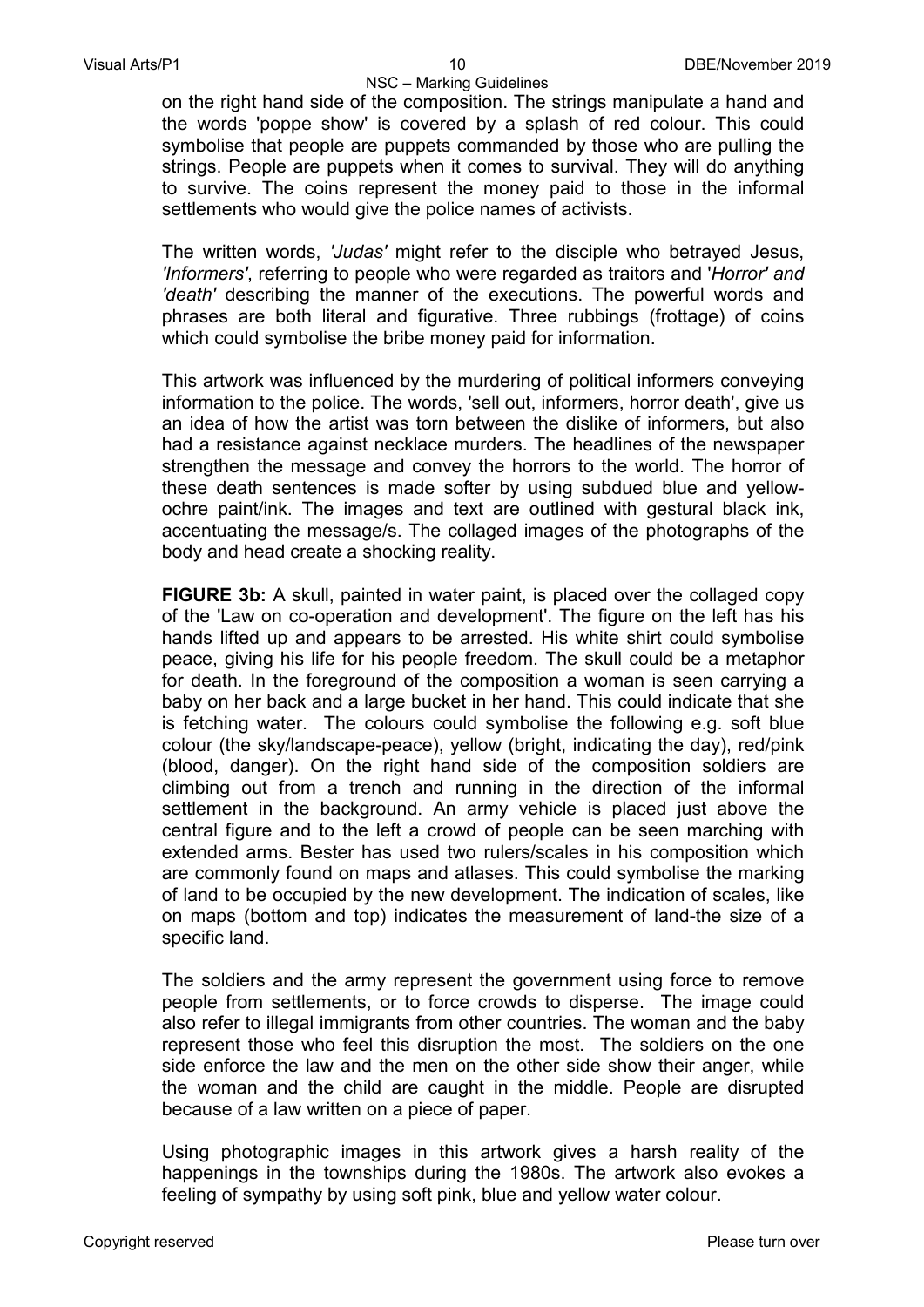(6)

This artwork was inspired by the fact that people were displaced in order to make way for new development resulting in the people being homeless. The poor judgment of soldiers in the controlling of crowds and inhumane treatment of women and children motivated Bester to tell this story

3.2 Discuss the artwork of any **TWO** South African artists you have studied that reflect socio- and/or political issues. **ONLY RSA artists, no other will be accepted.**

Candidates must write an essay in which they respond to the following:

- Art elements
- Imagery used
- Media and technique
- Style
- Possible messages/meanings

 $(14)$ **[20]**

**Interpret:** Analyse (a detailed and logical discussion of the formal elements of art) and evaluate (an informed opinion of) **Narrative**: Storyline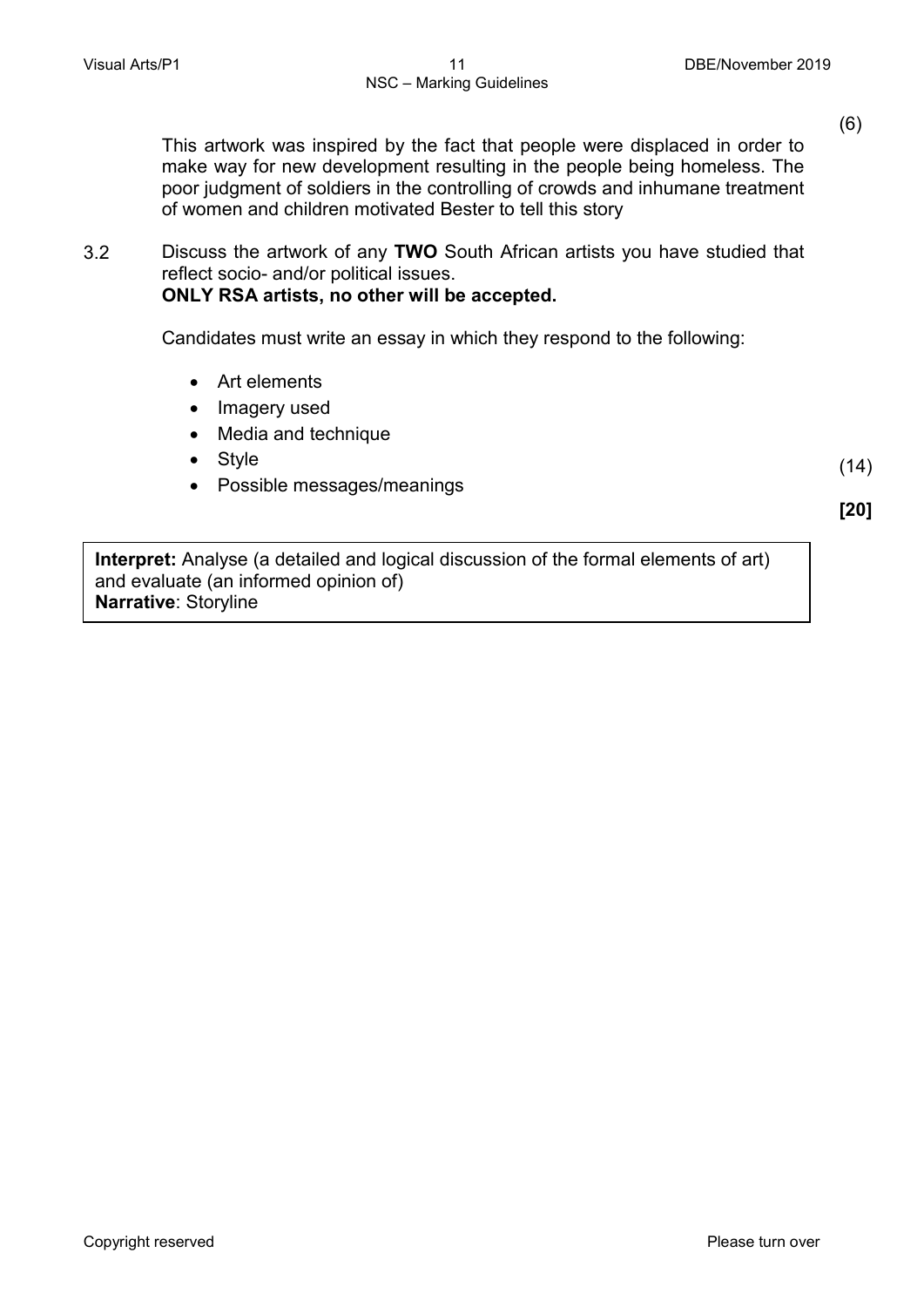#### **QUESTION 4: ART, CRAFT AND SPIRITUAL WORKS MAINLY FROM RURAL SOUTH AFRICA**

South Africa is a very bountiful and colourful country in terms of its arts and crafts and it is reinventing itself all the time.

4.1 Candidates must choose any **TWO** artworks (FIGURES 4a to 4d) and discuss the following:

# • **Pattern and Colour**

**FIGURE 4a:** A circular woven patterned Ilala palm/grass basket. The colourful geometric patterns are made by dying the Ilala palm with natural dyes. The ochre colour is produced by using *umqandande* fruit, black is produced by using i*siszimane* roots and lilac is made using *umphekambedu* leaves. The different shades of brown are produced by submerging tin cans into water and using the rust coloured water to dye the Ilala palm fronds. There are over 20 natural colours available to weavers. The basket has bands of symmetrical and geometrical shapes**.** The woven pattern forms small black and white squares which are juxtaposed against brown shapes. The basket is predominately black, white and brown/ochre in colour.

**FIGURE 4b:** The applique consists of a homestead and a woman stamping mealies in a pot. The two huts in the background overlap each other and the three chickens, a tree and plants/flowers are portrayed in the immediate foreground. A cloud is represented in the top right hand side. The words *Ukugqula Umbila* (stamping of mielies/corn) are embroidered diagonally next to the tree and roof of the one hut. Shweshe fabric has been used in some of the objects/figures. The artist has chosen to use plain fabric and Shweshe patterned fabrics in the composition. The patterns consist of a repetition of circles, dots and eclipse shaped forms. The applique has a black background which allows the bright colours to become dominant. The figure, vegetation and houses consist of bold colours: pink, yellow, orange, red and blue amongst others. The colour is arbitrary and non- representational. Shapes are stylised, naive and childlike.

**FIGURE 4c:** The circular telephone wire basket is multi-coloured (red, green, blue, yellow, turquoise, green and black). The basket has a radial swirling/spiral pattern which creates an optical illusion**.** All the lines meet in the centre of the basket. The basket has bold, vibrant colours. It has a hypnotic effect.

**FIGURE 4d:** Photograph of Xhosa-inspired modern knitwear/clothing. Geometrical patterns (zigzag, diamond, circle) are prominent in the rug and the shawl/blanket. The geometrical patterns are repeated making the design of the carpet and fabric symmetrical. The carpet consists of black, earthy brown and sepia colours with hints of pale blue, light green and pink in contrast with the red, orange and white.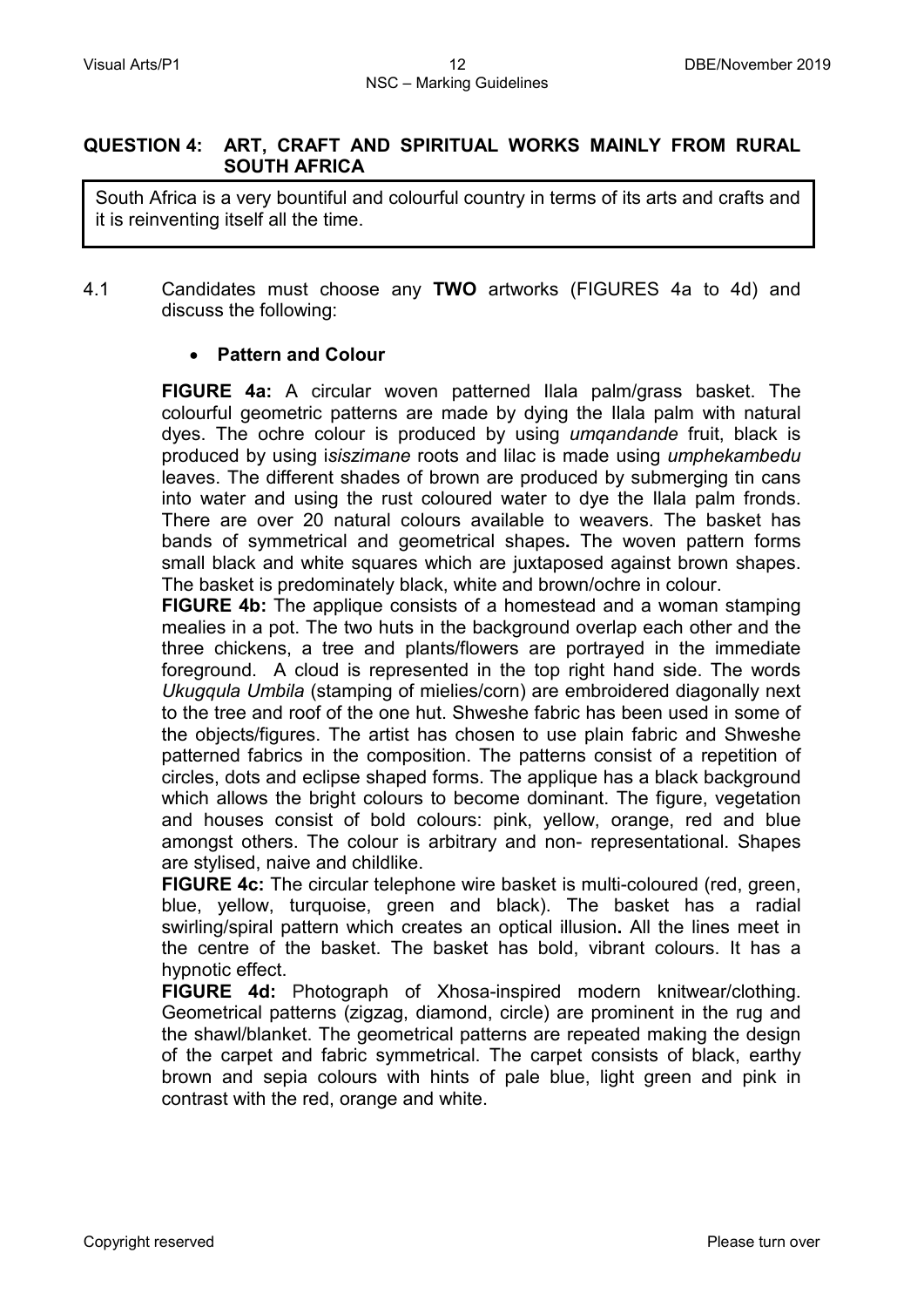#### • **Techniques**

**FIGURE 4a:** Woven Ilala palm, grass and dye. Traditionally Ilala Palm Baskets were produced to store Zulu beer. The baskets were woven in such a way that when the weave gets wet it expands and becomes watertight.

**FIGURE 4b:** An applique. Pieces of colourful fabric have been stitched onto black fabric. This is then hung up on a wall.

**FIGURE 4c:** A bowl/basket made from woven wire.

**FIGURE 4d:** The carpet is hand woven on a loom or by hand. The printed cotton/polyester fabrics are machine fabricated. The carpets are knitted using mohair/wool.

# • **Function of the artwork**

**FIGURE 4a:** Functional. The Western culture buys these baskets as a decorative ornament that is non-functional.

**FIGURE 4b: Narrative/documentation.** The applique can be functional or decorative.

**FIGURE 4c:** The wire basket can be functional as well as decorative (nonfunction). This basket can be used as a fruit bowl as well as being placed on a wall as an aesthetic feature.

**FIGURE 4d:** The carpet can be functional as well as decorative (nonfunction). The carpet can be used as a sleeping mat or placed on a wall as an aesthetic feature. The printed fabric is used to make clothing or throws. The fabric is often not reworked into a wearable garment but used as is.

All artworks can relate to job creation/fashionable/aesthetically pleasing as well as being marketed globally (8)

4.2 Candidates must discuss **TWO** artworks by different craft artists and/or spiritual artists who were inspired by their culture and imagination.

They can use some of the following guidelines in their essay:

- Influences and inspiration
- Art elements
- Use of material and techniques
- Function and/or message (12)

**[20]**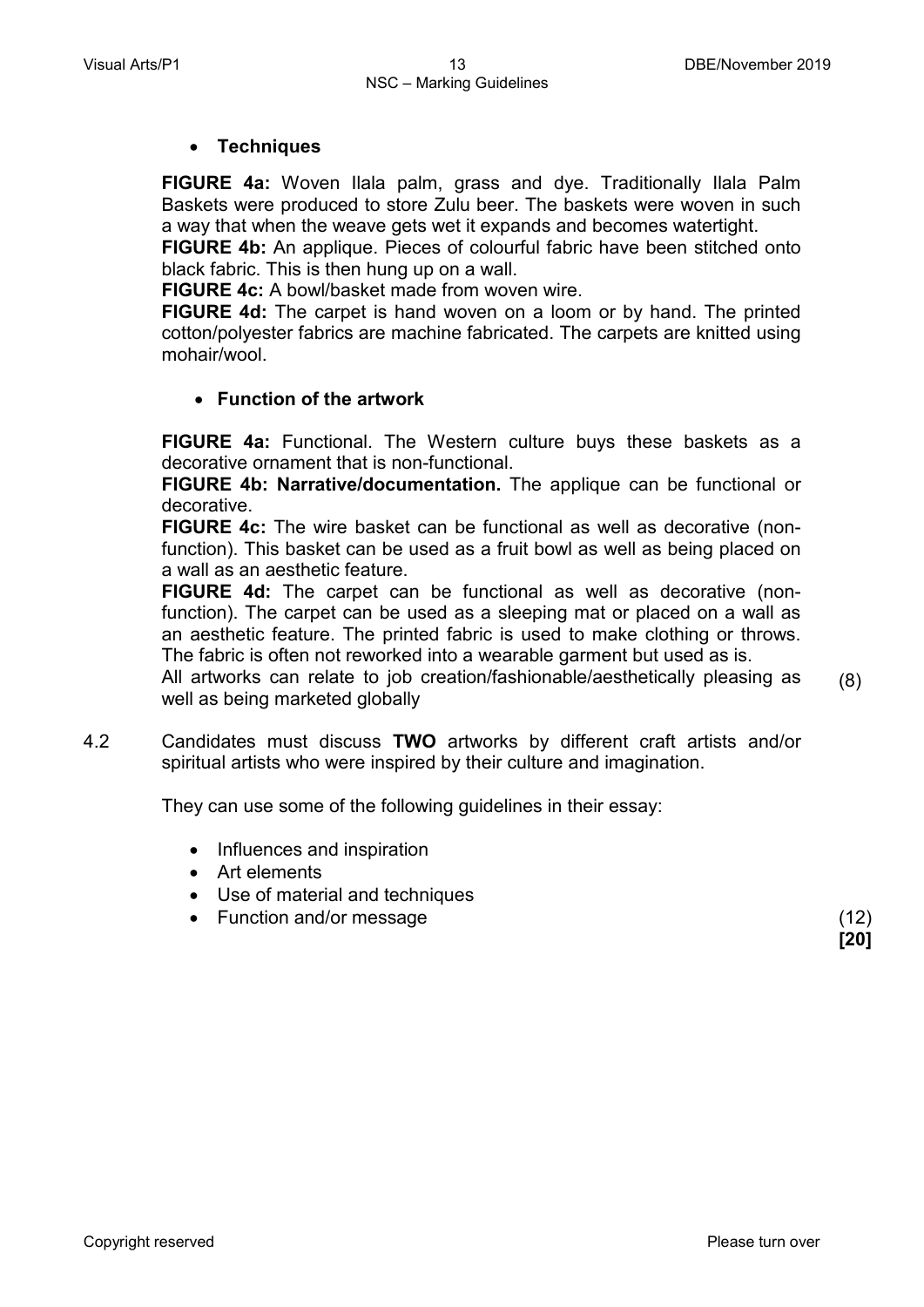#### **QUESTION 5: MULTIMEDIA AND NEW MEDIA – ALTERNATIVE CONTEMPORARY AND POPULAR ART FORMS IN SOUTH AFRICA**

Cape Town-born artist Haroon Gunn-Salie**,** created an installation of 17 figures using mixed media. It has an accompanying soundtrack, which he has titled *Songs for Sabotage*. The figures represent the striking mine workers who were shot by police during the first violent encounter at the Lonmin mine in Marikana on August 16, 2012. They started singing *Senzenia* just before the shooting began.

Polish born artist Magdalena Abakanowicz, created an installation of 106 threemetre tall 'bodies' portraying the horrors during World War II. By placing them in a public space ordinary people can interact with them.

# 5.1 Candidates must discuss FIGURE 5a and 5b by answering the following:

Candidates will be awarded for discussing similarities and differences.

The life size (5.a), bigger than life size (5b). The viewer can move in-between the sculpted figures in both installations install an uncomfortable reality within the viewer.

**FIGURE 5b**: 106- Sg Seagorgium is atomic number 106 named after Glenn T Seaborg, synthetic element created in laboratory not found in nature. The number (17) is symbolic for insight, self-discipline, strength, comparison, wisdom and desire for peace, love for all of humanity.

#### • **Why do you think the artist chose to depict the incomplete figures?**

**FIGURE 5a:** People who work in large numbers on the mines have lost their identities as they are regarded as a working unity. The reason for omitting the hands might emphasise the vulnerability of the men, where they are crouched in a defenceless position. The artist captured the ghosts of those slain in the Marikana Massacre. Headless/ faceless figures treated as worthless without identity, nobodies.

#### **FIGURE 5b:**

The figures are shell-like negatives of the human form. During WWII people lived in daily fear and distrust. They became living organisms with no hope or future, trying to survive from day to day. They have become fragments of society. The don't think for themselves, and their hands are absent as they can't do anything about their predicament. Hollow aimless' ghosts are left, no rest after death-wondering aimlessly. They seem not to be able to find 'rest' after their traumatic deaths; big expressive walking feet are still treading over the earth aimlessly. The incomplete figures also represent zombies and shadows created by the war, which have become an inseparable part of our life. Armless torsos emphasise helplessness. Facelessness emphasise universalness of these types of war crimes.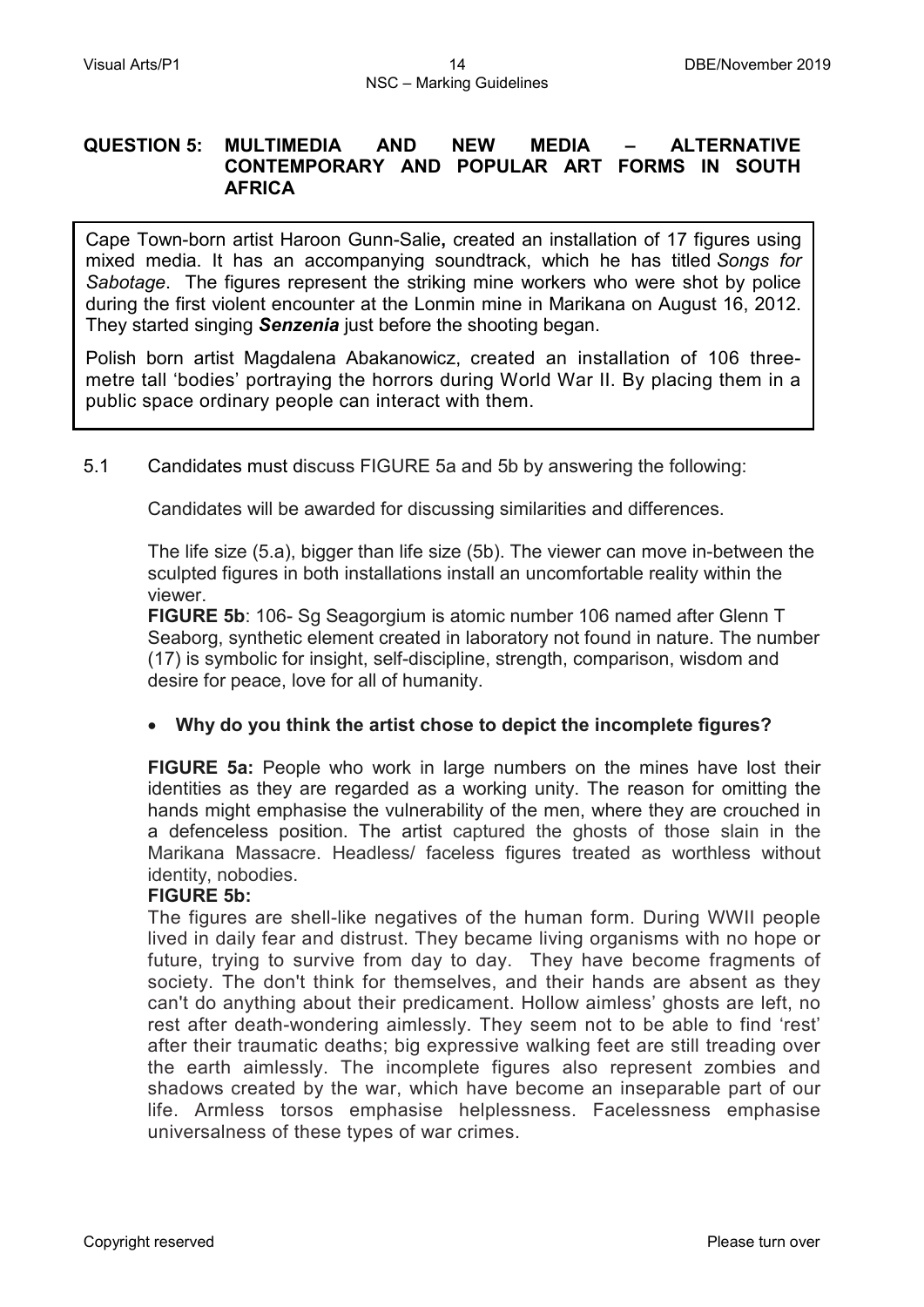#### • **Why has the artist chosen to repeat the figures in both installations?**

Repetitive figures in both works are representative of the masses. Repetition of the headless figures adds to the melancholy of the miners before and after they died. The viewer is forced to move from one headless figure to the other to find if there is anyone with a head.

 **FIGURE 5a:** By repeating the headless figures, Haroon Gunn-Salie emphasises the large group of people who stood their ground fighting for the same benefits. The repetition enforces the message of this sad massacre. People come together in a time of uncertainty.

**FIGURE 5b:** The installation consists of tall human torsos. Some seem to be walking, while others seem anchored in place. The repetition creates movement and it feels as if the viewers are walking with them.

#### • **How would you describe the style of figures and the impact they have on the viewers?**

**FIGURE 5a:** A surreal portrayal of men sitting on their haunches. The clothing is realistic but omitting heads and hands result in a nightmare.

**FIGURE 5b:** An expressionistic portrayal of hollow torsos is evident in the simplification and distortion of the figures. They have become empty shells with no identity or thinking for themselves. Only their legs and feet are functional and is the only human realistic characteristic.

#### • **Do you think that the artists have been successful in conveying their message? Give reasons for your answer**

**FIGURE 5a:** Yes, the artist conveyed a successful message. They represent the striking mine workers who were shot by police during the first violent encounter at the Lonmin mine in Marikana in the North West province, on August 16 2012. Gunn-Salie's work is a vivid, life-size reminder to people everywhere that no matter who is in power, the people should never be forgotten. Using the song Senzenina in the installation, implies that he is discouraged and disappointed in the new democracy. It could be regarded as a song of resilience/protest/ vulnerability/defeat. The song means '*What have we done'* The soundtrack has gunshots in the background. The stark reality of clothing and shoes are representative of real people.

**FIGURE 5b:** Agora means *public places*, implying that the victims are meeting the perpetrator in public. The movement of the torsos also haunt those presumed to be perpetrators as they interact with them in this space. The artist was also successful in conveying a strong message**.** Agora means a gathering of people, implying that people come together during a time of uncertainty. These torsos are moving in different directions while others seem to be anchored in space meaning that they are people without purpose or direction. Bare, expressive feet look like painful agony, hardship.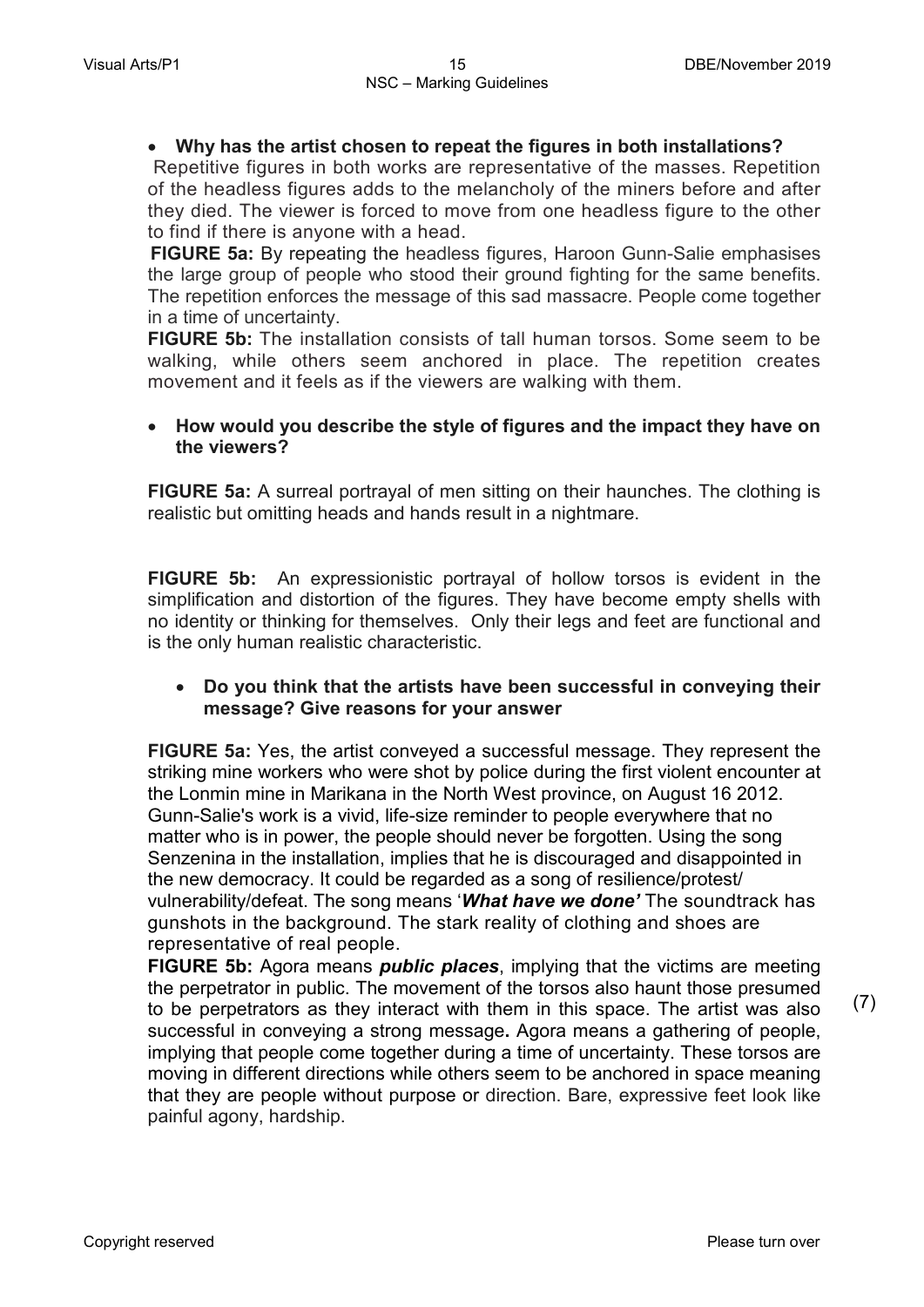(3)

**[20]**

- 5.2 Argue which artwork is more successful in conveying their message? Candidates must give reasons for their answer. No mark will be awarded for just stating the FIGURE a or b. The answer must be backed by a valid argument. Open- ended questions will allow the candidates to answer, as long as the information is valid and not repeated.
- 5.3 Candidates must analyse any **TWO** multimedia and/or new media artworks**.** Candidates can discuss two artworks from the same artist as well as International multimedia and/or new media artworks. (10)

# **QUESTION 6: POST-1994 DEMOCRATIC IDENTITY IN SOUTH AFRICA**

#### **We all wear masks which become part of our identity**

Masks have a long history for both ceremonial and practical purposes. A mask disguises one's identity to take on a new personality or role.

Candidates must interpret how the mask disguises identity in FIGURE 6a (still photograph from a performance piece) by referring to the following:

#### • **Composition**

In FIGURE 6a five human figures are shown facing the viewer. They are standing upright with their hands next to their bodies. The middle figure is placed slightly in front than the other four figures. Symmetrical composition. Contrast between simple and textures (leopard print) clothing.

#### • **Background/setting:**

There are images of traditional woman figures that are superimposed over the repeat pattern. The background and the setting are like a church altar or place called **Umsamo** (Holy place) in an African homestead.

#### • **Relations/link to identity**

In FIGURE 6a the artist places four African masked figures behind a figure dressed in a Western tiger-print suit against the background with an African pattern and decoration. The mask may be disguising the priest/s in white uniform in terms of believing in Christianity or ancestor worshipping.

#### • **Costumes/colour**

In FIGURE 6a the four figures are wearing white clothing and masks - they might be seen as not to have an individual identity and being all the same or being neutralised or ignored. The white clothing could represent and symbolise white clothing worn to church (purity). They pretend to be pure behind their mask while their true African identity behind them is looking at them. They pretend to be pure behind their mask while the figure in the foreground is dressed in an African print contrasting the figures behind her. The dark repeat pattern on the wall links to the costume of the main figure. Her clothing has a touch of blues and /sepia browns which flows into the background pattern directly above her head, reinforcing her superiority.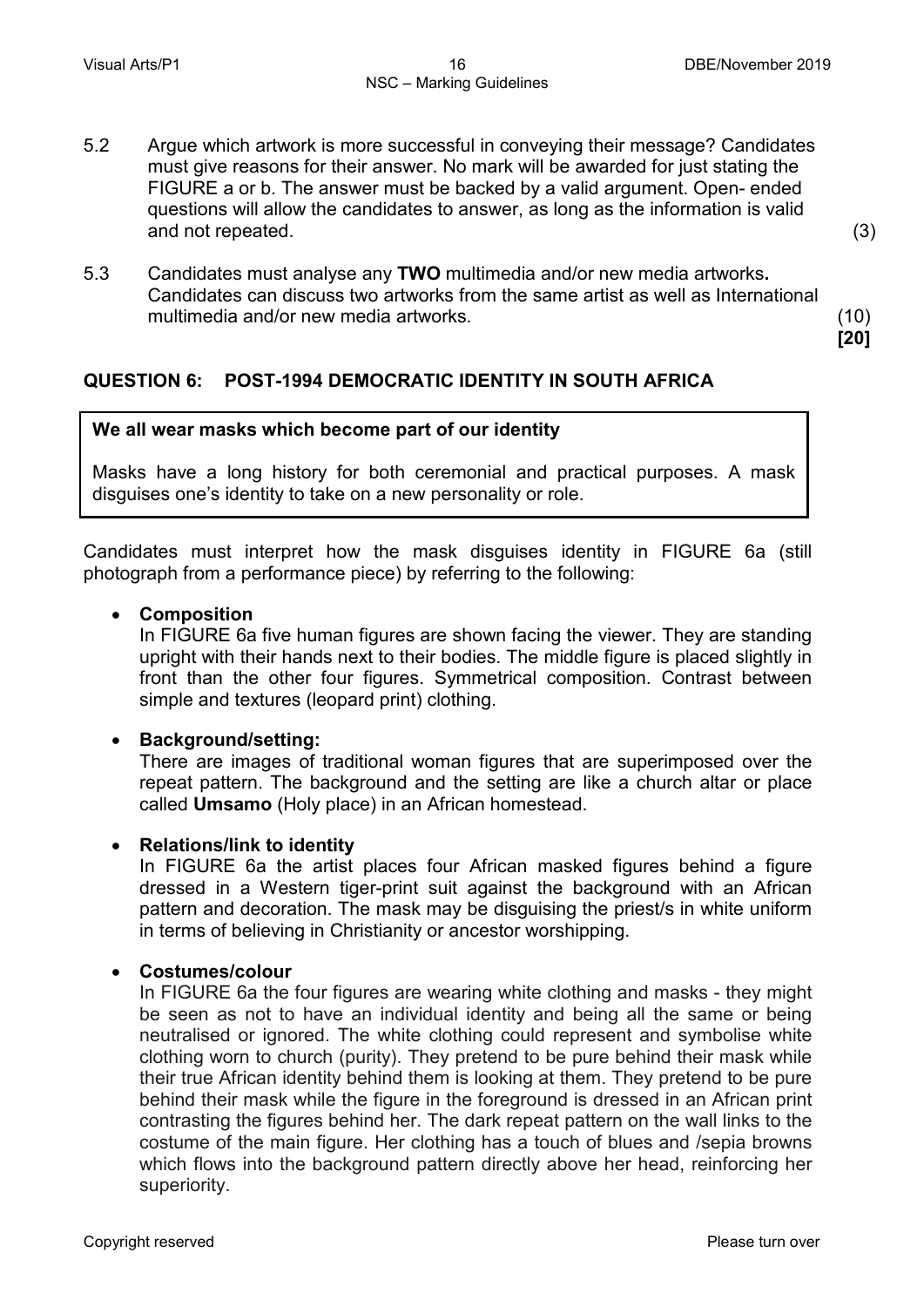#### • **Possible message/meaning**

**FIGURE 6a**: He has created a unique visual style that combines popular culture with biting satirical critiques of the continent's post-colonial leadership and political agendas. He places different aspects of our history into one moment in time. People trapped between African and Western religion and yet poses as staunch Christian believers. Contrast between middle and other figures represent the conflict between traditional belief systems and modern futuristic Africanism which is both part of young African's identity.

• Candidates must discuss **TWO** Post - 1994 South African artworks which either disguise or reveal a specific identity **[20]**

# **QUESTION 7: GENDER ISSUES: MASCULINITY AND FEMININITY**

Gender roles defined by society are questioned by Mexican artists Fabián Cháirez and La Suerte.

7.1 Candidates must give their opinion on which FIGURE they consider to be typical representations of masculinity **and/or** femininity? They must substantiate their opinion by discussing the **TWO** artworks. They may refer to the following:

#### **Possible arguments**

**FIGURE 7a:** By placing the figure on a wall in a specific setting makes the message more powerful reaching more viewers. The artist has chosen to represent the female figure on the wall to make people aware that females/women need not all be beautiful and have the perfect body proportions as normally seen in the media. The image might be her way to contradict female body stereotypes.

#### **Markers may accept any substantiated answers**

**FIGURE 7b:** The artist portrays the reclining figure in a sensual pose. These are not the male representation; instead the figure is portrayed as tender, vulnerable and quite feminine. Fabián attempts to redefine masculinity through his painting by depicting men as feminine beings, he questions the toxic gender roles deeply ingrained in society and begs the viewer to challenge their perceptions. His work functions as a powerful commentary.

#### **Markers may accept any substantiated answers**

• **Portrayal of figures**

**FIGURE 7a:** A female figure, dressed in a purple-red bathing suit (swimming costume), is painted as a mural on a dilapidated wall of an old building. The setting forms the background. A fish symbol and the artist's signature have been added just below the figure. The figure is seen from the front and appears as if she is falling with her hands and feet bent in an uncomfortable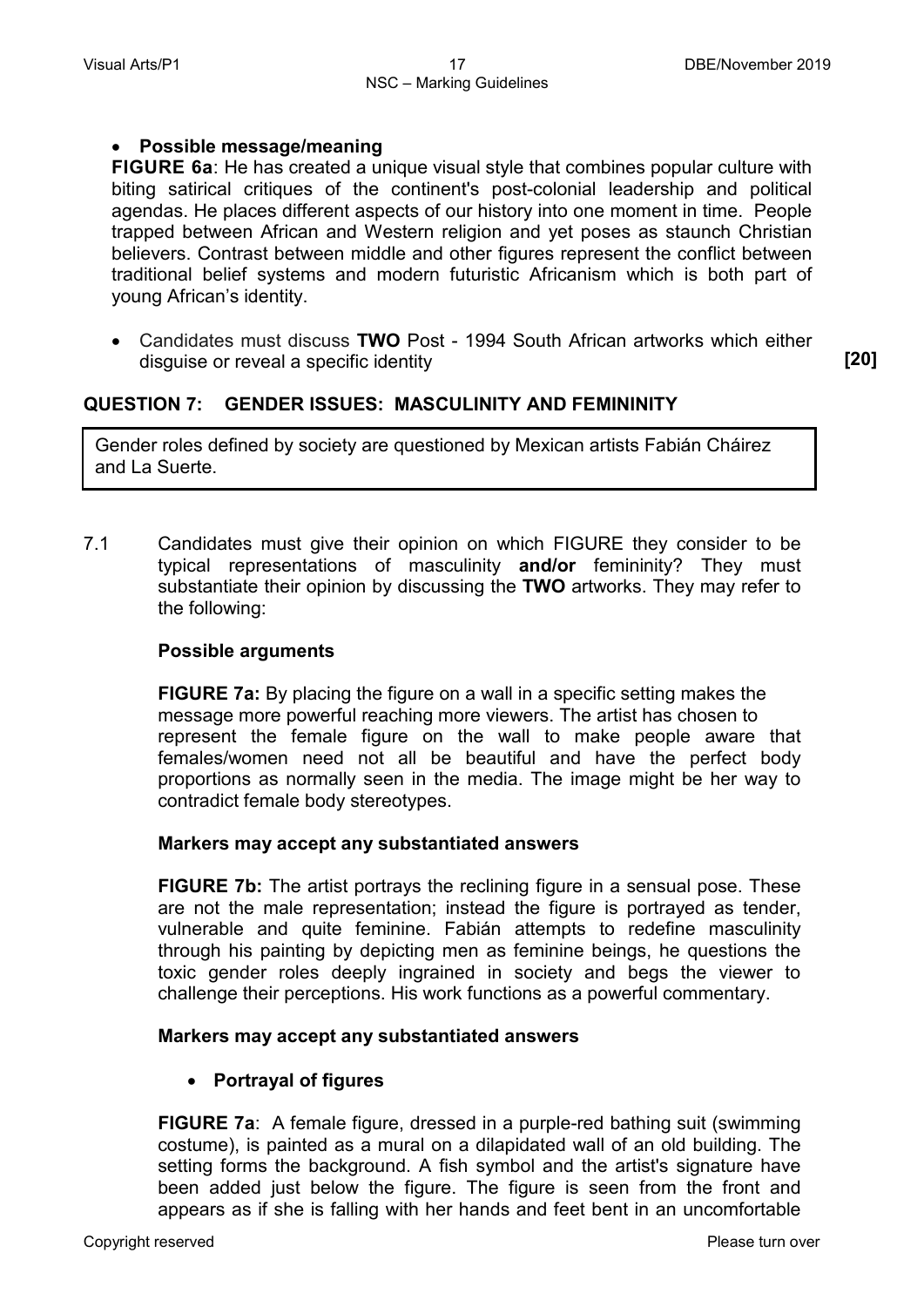NSC – Marking Guidelines position. The arms are raised above her head. The posture of the figure successfully fills the space. Ungraceful spread-out body not typical, more socially acceptable for a woman to keep body 'closed'. Lines around the legs, arms, face and neck could indicate loose flesh. The artist emphasises the concept of flesh to an extreme by using definite flowing lines to indicate the folds of the body which might be her way to deny female body stereotypes. Under arm hair is not typically feminine. The figure has a third eye. Gives the figure an esoteric or spiritual awareness.

**FIGURE 7b:** The figure is represented in a theatrical way and appears to be sleeping. A nude male figure lies asleep on a pink silk fabric/drapery. The pink sheet is decorated with white linear flowered patterns that resemble embroidery. Large pink roses cover the lower part of the body and parts of his head. The foreground is covered with thorny green cacti plants which contrast with the soft feminine images. Two small white birds (hummingbirds) hover in flight over the figure as if looking for sugar or honey. The background is dominated by a blue night sky filled with tiny white stars.

• **Colour**

**FIGURE 7a:** The figure's purple/red bathing suit (costume) and hair is contrasted against the white wall. The limbs are painted in a light flesh tint which brightens up the depressing location.

**FIGURE 7b:** The feminine cerise pink silk drapery contrasts with the blue of the night sky. The white colouring seen in the birds, stars and embroidery softens the bold colours of the sky and drapery. The green/brown cacti compliment and contrast the smooth drapery.

# • **Style and technique**

**FIGURE 7a:** The figure is distorted and stylised, a style often used in mural painting. The simple, flowing lines create the folds of the flesh on the body. This technique results in a naïve approach. The figure appears comical and quirky.

**FIGURE 7b:** The painting is naturalistic with no visible brushstrokes create an almost photographic image. The starry night sky background creates a dreamlike surrealist feel. The cacti plants symbolised the risks taken when true self/feelings are followed in the dominating muscular world. Combination of 18<sup>th</sup> century naturalism with very smooth brushstrokes and modern surrealism. (8)

7.2 Candidates must discuss **TWO** artworks by different artists they have studied who comment on gender issues. (12) (12)

 **[20]**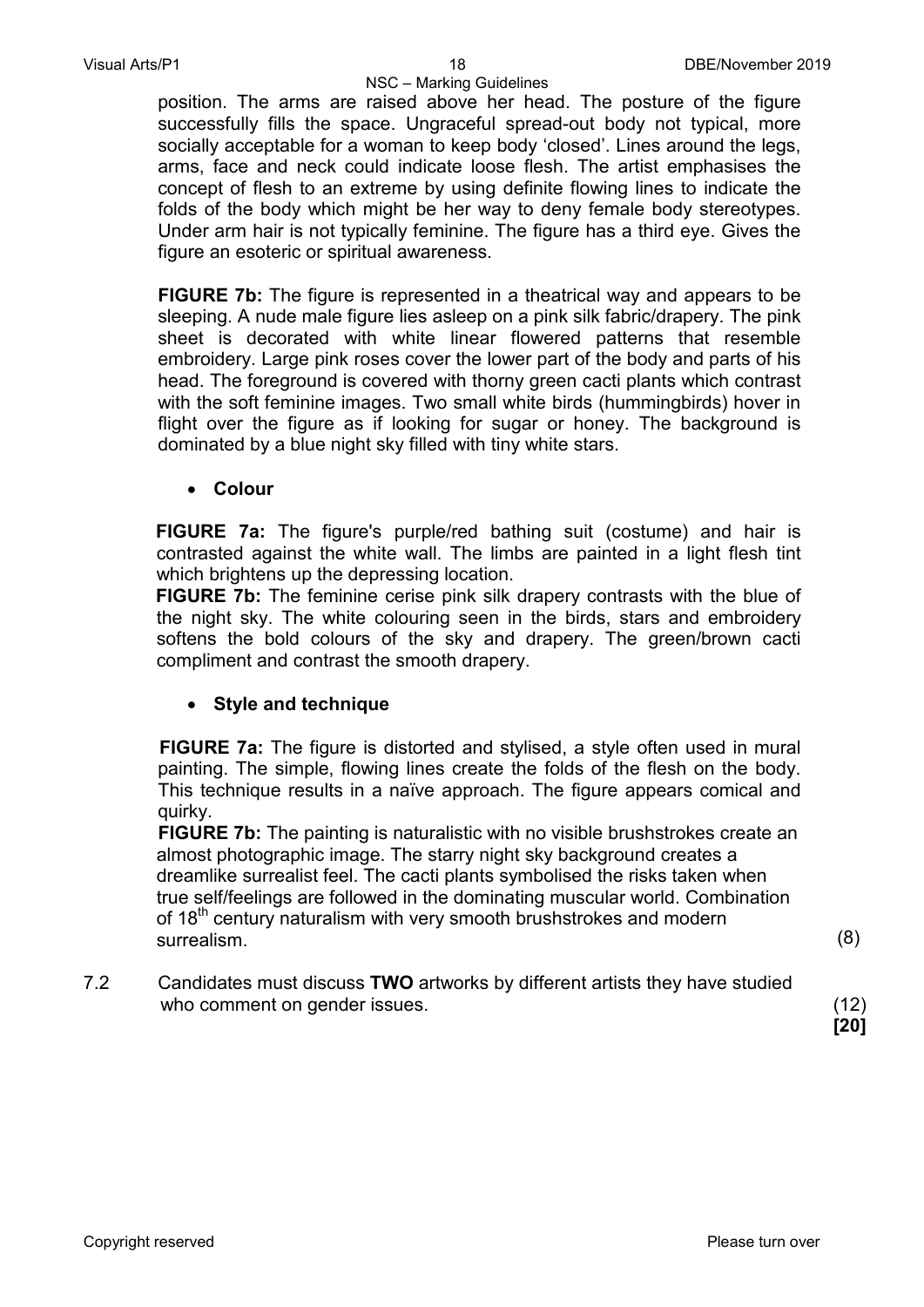# **QUESTION 8: ARCHITECTURE IN SOUTH AFRICA**

Patricia Piyani's lack of education inspired her to create an opportunity for proper education for the children in her area. She founded Silindokuhle Pre-school in Port Elizabeth which is constructed from recycled and reclaimed materials. It was built by the community using local materials such as hardboard containers, wine bottles, wooden pallets, skate boards and plastic corrugated sheets, and has been awarded a SAIA building innovation award for sustainable architecture.

**Information given:** Sustainability in architecture reduces the negative environmental impact of buildings by efficiency and moderation in the use of materials, energy, and development space and the ecosystem.

8.1 Candidates must justify why the SAIA building innovation award for sustainable architecture was awarded to the Silindokuhle Pre-school, by discussing the following.

#### • **Use of materials**

The reuse of existing structures motivates people to salvage/reclaim discarded materials. In the long run, it will have an impact on the environment as less waste will end up under the soil and in the oceans. Waste can often be up-cycled to have a new function. Plastic and glass bottles are easily accessible as these are the most found materials on rubbish dumps. Wooden pallets which are used to transport heavy equipment are often discarded by companies but can still be utilised as a functional building material. Plastic and glass bottles are then filled with any found objects, like paper, plastic bags, pieces of broken matter and sand. These are used as building blocks/bricks. Wine bottle wall and big windows on sides of building allow light in and reduce use of electricity for lighting. The roof collects water for vegetable gardens in plastic crates. Use of materials in its raw state allows to be linked/integrated with the environment/surrounding area. The variety of the materials used creates contrasting textures like the corrugated tin on the roof with the glass bottles in the walls. Colour variation is noted due to being kept in its raw state.

#### • **Sustainability**

Using different coloured glass bottles allows light into the building. The different colours create reflective patterns of light within the building. The bottles are used as a replacement for windows. Recycled glass and plastic is strong and durable which does not require regular maintenance**.** A building like this can withstand extreme temperatures.

#### • **Functionality**

The building functions well as a pre-school as little children need a warm and safe place to start learning. This was achieved by the use of materials like glass bottles and a corrugated plastic roof. It lets through daylight and the wooden structures and reclaimed materials are warm, waterproof and sustainable. Reclaimed plastic crates function as flower beds and vegetable gardens, which can provide food for the children*.*